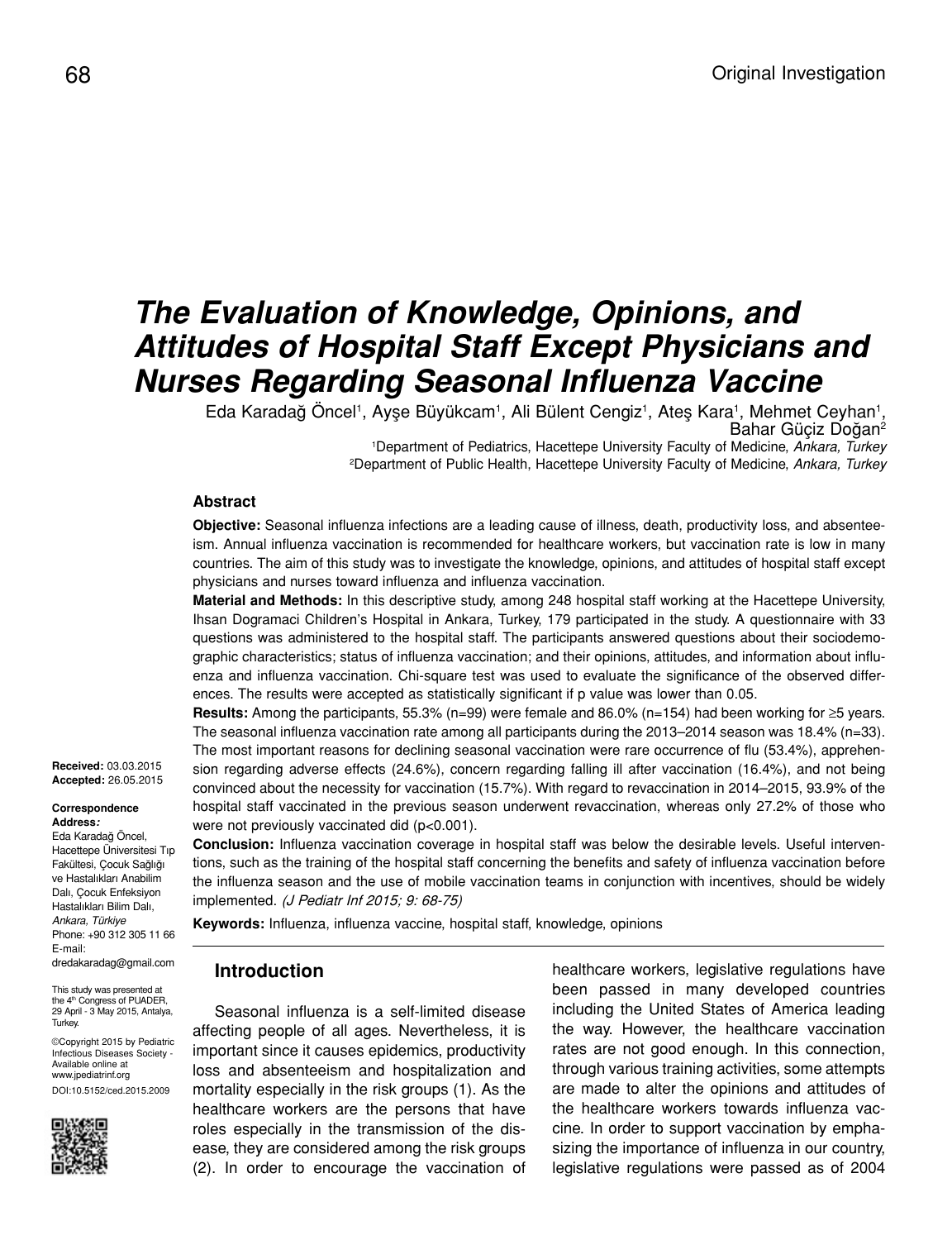and since then, healthcare workers given free seasonal influenza vaccination every year.

The most effective way of prevention of the disease and the epidemics is the influenza vaccine (2). Despite a great number studies done in the world on vaccination rates of the physicians and the reasons affecting this situation, there are only few studies on this topic in Turkey. The existing studies have mostly focused on the primary healthcare workers such as physicians and nurses. This particular situation has generated the need to investigate the current level of knowledge and attitudes of the health personnel (such as medical secretary, assistant health personnel, cleaning and food handling personnel) other than the primary healthcare workers about the seasonal influenza vaccine.

The aim of this study was to investigate the current level of knowledge and attitudes of the hospital staff other than the physicians and nurses about the seasonal influenza vaccine.

### **Material and Methods**

All the healthcare workers (248 people) working at the Pediatric Hospital of Hacettepe University such as medical secretary, assistant health personnel, cleaning and food handling personnel other than physicians and nurses constituted the target population of the study. Four of these personnel were excluded from the study as they worked together with the researcher. The preliminary test was given to 10 people. A total of 234 personnel were asked to participate in the study between 1-19 May, 2014, and 179 accepted to take part in. In this descriptive study, the data was collected through a pre-prepared questionnaire filled in by the healthcare workers. A questionnaire developed in line with the aims of the study by the researcher was used to collect the data. The questionnaire included 33 questions inquiring about some of the sociodemographic data, administration of the influenza vaccination, information about influenza and the influenza vaccine and the existing knowledge and opinions of the participants.

The descriptive variables were age, gender, level of education, number of household, the presence of people under 5 years old and over 65 years of age, the unit and position at the hospital, duration of employment at the hospital, current overall health situation, presence of allergy to egg and whether the participant is a smoker. The identified variables were whether an influenza vaccine was administered in the last year and the participants' knowledge about influenza and the influenza vaccine.

Approvals were received from the Non-invasive Clinical Studies Ethics Committee of Hacettepe University and the Chief Physicianship of the Pediatric Hospital of Hacettepe University.

The data analysis was performed by using the SPSS 17.0 (Chicago, IL, USA) program. In cases where continuous data was compatible with normal distribution, average± standard deviation was used; and in cases where continuous data was not compatible with normal distribution, median (minimum-maximum) was used, and for the categorical data, numbers (n) and percentages (%) were used. If the lowest expected value was lower than 2, or the value expected to be lower than 5 was a number over 20%, the p value of Fisher's exact chi-square test was used. In cases other than these, the p value of Pearson chi-squared test was used. For the observed statistical differences, the p value, which was lower than 0.05, was considered as significant.

### **Results**

We aimed to reach the not preliminarily-tested 248 hospital personnel other than the physicians and nurses working at the Pediatric Hospital of Hacettepe University as well as the 234 who did not work at the infectious diseases department; however, a total of 179 personnel (76.4%) agreed to participate in the study. The average age of the participants was 36.4±7.43, median age 36 (youngest= 23, oldest= 59); 55.3% were females; 79.8% were married, 12.2% single, 7.7% divorced or do not live together. Regarding their level of education; 7.8% were elementary school degree, 14% secondary school degree, 38.5% high school degree, 39.7% university degree. Table 1 illustrates the duty and position at the hospital, duration of employment, history of previous employment and its duration. The participating health personnel other than the physicians and nurses worked at the Pediatric Hospital of Ihsan Doğramacı Hospital on average for 11.14±6.57 years, median 10 years (minimum= 0, maximum= 30 years). 99 of the participants (55.3%) had a previous job; average duration of employment was 3.97±3.23 years, median was 3 years (minimum= 1, maximum= 18 years).

The number of household of the hospital personnel other than the physicians and nurses working at the Pediatric Hospital of Hacettepe University was on average 3,6±1, 03median was 4 (least= 1, highest= 6). The presence of people under 5 years old and over 65 years of age, who were in the risk group in terms of influenza were as follows respectively; 32.4% (n=58) and 13.4% (n=24). 43,6% of the participants reported that they never smoked, 17,9% smoked, but quit, 11.7% occasionally smoked, and 26,8% smoked regularly. Twenty eight and half percent of the participants had a history of a chronic disease. The egg allergy, which was the risk group for the influenza vaccine, was present only in two (1.1%) participants; four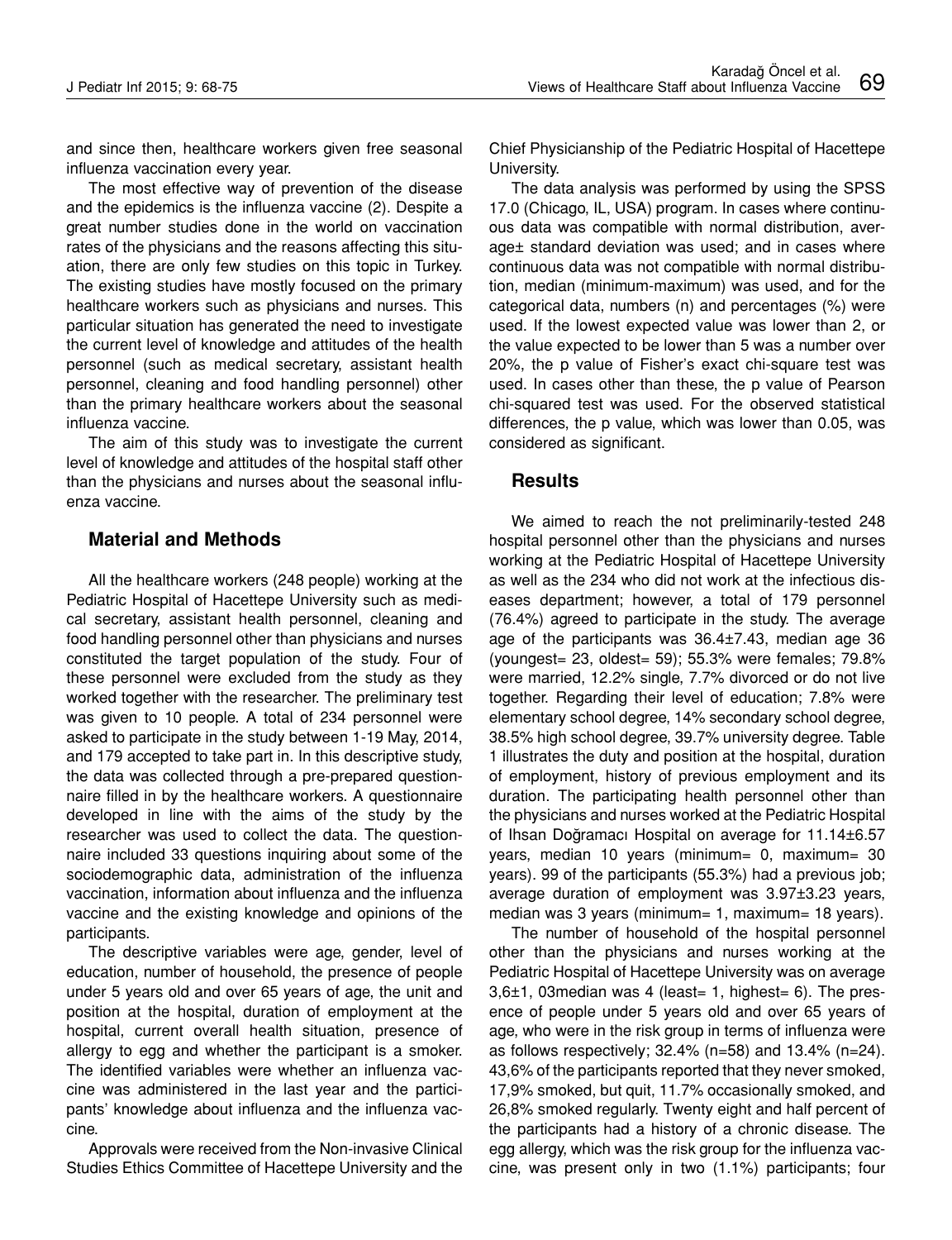participants (2.2%) reported not to know whether they had egg allergy and 96,6% reported to not have egg allergy. Those who reported to have egg allergy did have influenza vaccine the previous season; one of the four participants who did not know their allergy status has an influenza vaccine and did not have any allergic reaction.

Participants, 81.6%, reported to have some knowledge about influenza vaccine, and 18.4% not to have any information. Among those (n=146) who had previous knowledge about influenza vaccine, 72.6% obtained the information from colleague physicians, 28.7% from media outlets (radio-TV), 25,3% from health-related publications, 22.6% from newspaper and journals, and 21.9 from the internet. When asked who needed to be shot the vaccine, 61.5% said those who frequent has influenza, 60.3% the elderly, 60.3% the children, 58.7% healthcare workers, 48.6 those with chronic disease and 10,6% pregnant women.

In the study, the participants were given some statements about influenza and influenza vaccine such as 'influenza is a simple disease', 'influenza does not heal without antibiotics', 'all health personnel should be vaccinated'; participants' responses to these statements are illustrated in Table 2.

Participants, 18.4% (n=33), had a seasonal influenza vaccine last year; Table 3 illustrates the status of participants' influenza vaccination and its reasons. Out of those who had the vaccine, 10 (34.4%) of those who said "to protect myself" had one person under five years old at home and 4 (13.7%) had a person over the age of 65. 8 (44.4%) of those who said "to protect my family" had one person under 5 years old at home and 3 (16.6%) had one person over the age of 65.

In the study, regarding the measures to be taken by the healthcare workers towards the dimension of getting the influenza vaccine shot, their opinions are illustrated in Table 4.

Based on the demographic characteristics of the participating health personnel, their responses regarding whether they had influenza vaccine in the last year is presented in Table 5. Although the distribution of those who had the vaccine and those did not have had similarities (p=0.285), majority of the personnel were under the age of 40 (68.4% and 57.5% respectively). While females constituted 58.9% of the group who did not have vaccination, 39.3% of those who had vaccination were women, but the difference between them was not statistically significant (p=0.053). In both groups, most of the participants were married (80.1% and 78.7% respectively, p=0.227). There was no difference regarding the level of education between the groups (p=0.222). Education level of 80.1% of those who did not have vaccination and 69.6% of those who had vaccination had high school or university

| <b>Table 1.</b> Distribution of the some of the characteristics of healthcare |
|-------------------------------------------------------------------------------|
| personnel other than physicians and nurses regarding the occupational         |
| life (HU Ihsan Doğramacı Pediatric Hospital-Ankara, 2014)                     |

| <b>Characteristics</b>                                                                                                   | Number (n) | (%)  |  |  |  |  |  |  |  |
|--------------------------------------------------------------------------------------------------------------------------|------------|------|--|--|--|--|--|--|--|
| Duty at the Hospital (n=179)                                                                                             |            |      |  |  |  |  |  |  |  |
| Assistant health personnel                                                                                               | 52         | 29.1 |  |  |  |  |  |  |  |
| Medical secretary                                                                                                        | 47         | 26.3 |  |  |  |  |  |  |  |
| Cleaning personnel                                                                                                       | 39         | 21.8 |  |  |  |  |  |  |  |
| Food personnel                                                                                                           | 14         | 7.8  |  |  |  |  |  |  |  |
| Other*                                                                                                                   | 27         | 15.1 |  |  |  |  |  |  |  |
| Site of duty (n=179)                                                                                                     |            |      |  |  |  |  |  |  |  |
| Emergency-polyclinic                                                                                                     | 75         | 41.9 |  |  |  |  |  |  |  |
| Inpatient unit                                                                                                           | 71         | 39.7 |  |  |  |  |  |  |  |
| Administrative                                                                                                           | 16         | 8.5  |  |  |  |  |  |  |  |
| Other**                                                                                                                  | 17         | 9.5  |  |  |  |  |  |  |  |
| Duration of employment (year) (n=179)                                                                                    |            |      |  |  |  |  |  |  |  |
| $\leq 4$                                                                                                                 | 25         | 14.0 |  |  |  |  |  |  |  |
| $5-9$                                                                                                                    | 59         | 33.0 |  |  |  |  |  |  |  |
| $10 - 14$                                                                                                                | 50         | 27.9 |  |  |  |  |  |  |  |
| $15 - 19$                                                                                                                | 19         | 10.6 |  |  |  |  |  |  |  |
| $\geq$ 20                                                                                                                | 26         | 14.5 |  |  |  |  |  |  |  |
| History of previous employment $(n=179)$                                                                                 |            |      |  |  |  |  |  |  |  |
| None                                                                                                                     | 80         | 44.6 |  |  |  |  |  |  |  |
| About health                                                                                                             | 14         | 7.8  |  |  |  |  |  |  |  |
| Other institution/organization                                                                                           | 85         | 47.4 |  |  |  |  |  |  |  |
| Duration of previous employment (year) (n=99)                                                                            |            |      |  |  |  |  |  |  |  |
| $\leq$ 2 years                                                                                                           | 44         | 44.4 |  |  |  |  |  |  |  |
| 3-4 years                                                                                                                | 24         | 24.2 |  |  |  |  |  |  |  |
| $\geq$ 5 years                                                                                                           | 31         | 31.3 |  |  |  |  |  |  |  |
| *Health technician, dietician, social service specialist<br>**Dietician, refectory, formula food kitchen, cashier's desk |            |      |  |  |  |  |  |  |  |

degrees. While the biggest groups of those who did not have vaccination were the medical secretaries (22.9%) and the assistant health personnel (22.3%), of those who had the vaccination, 36.3% were the assistant health personnel, 30,3% were the cleaning personnel; however, the distribution of the duties of these groups were similar (p=0.377). There was no statistical difference between the groups in terms of smoking (p=0.140). While 36.8% of those who did not have vaccination non-smokers, 24.5% were regular smokers. While 36.3% of those who had vaccination never smoked, 12% were regular smokers.

Whereas 83.9% (n=130) of those who thought of influenza as an infectious disease did not have vaccination, 69.1% (n=9) of those who did not think of influenza as infectious did not have vaccination and the difference between them was statistically significant (p=0.039). While 72.7% (n=48) of those who thought that their vac-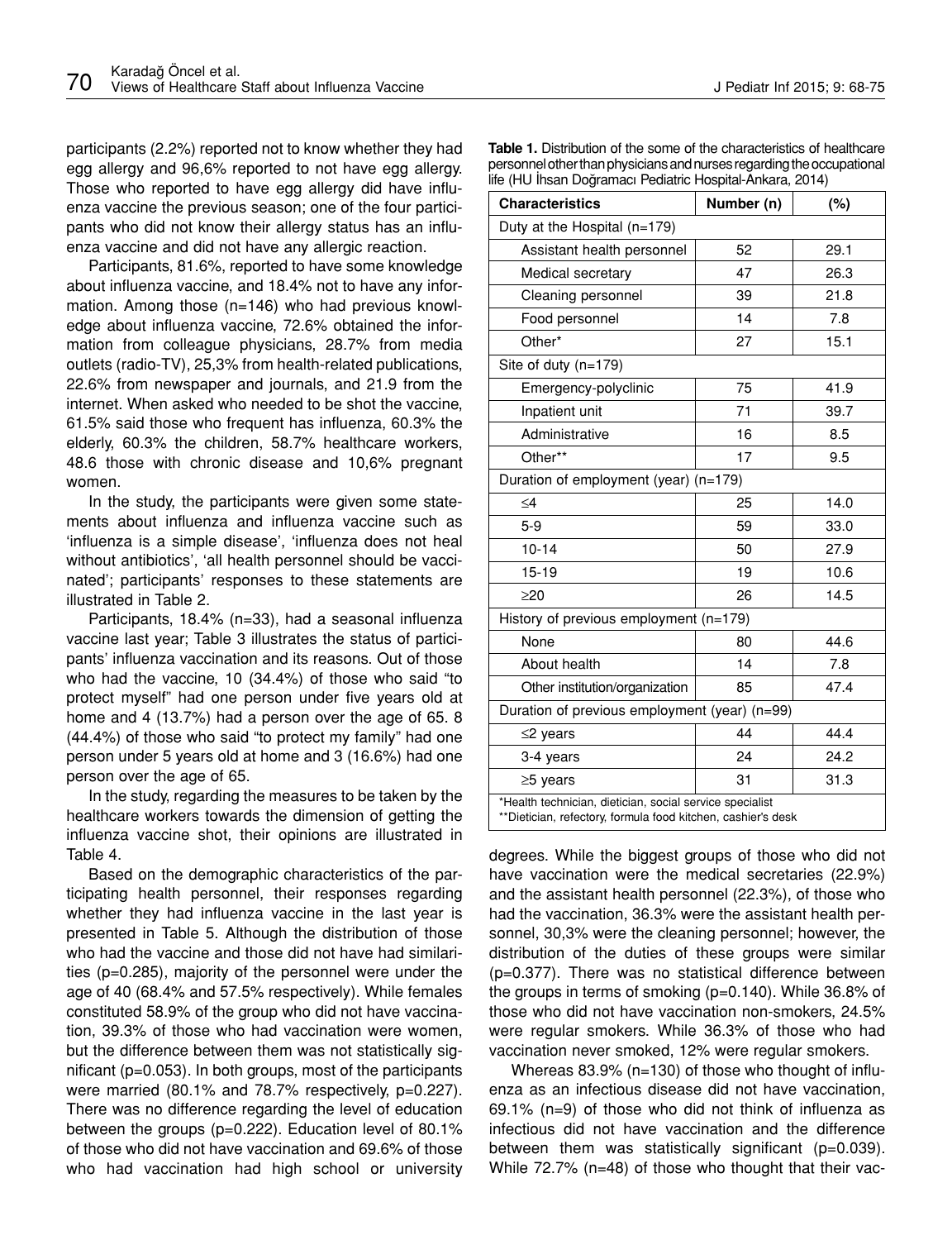|                                                                                    | <b>Correct</b> |      | <b>Incorrect</b> |      | No idea       |      | No response   |      |
|------------------------------------------------------------------------------------|----------------|------|------------------|------|---------------|------|---------------|------|
|                                                                                    | <b>Number</b>  | %    | <b>Number</b>    | $\%$ | <b>Number</b> | %    | <b>Number</b> | $\%$ |
| Influenza is a simple disease                                                      | 22             | 12.3 | 141              | 78.8 | 7             | 3.9  | 9             | 5.0  |
| Influenza and cold are the same things                                             | 38             | 21.2 | 118              | 65.9 | 13            | 7.3  | 10            | 5.6  |
| Influenza is an infectious disease                                                 | 155            | 86.6 | 13               | 7.3  | 3             | 1.7  | 8             | 4.5  |
| Influenza does not heal without antibiotics                                        | 38             | 21.2 | 95               | 53.1 | 32            | 17.9 | 14            | 7.8  |
| When I get the influenza vaccine, I protect the<br>people around me from influenza | 66             | 36.9 | 67               | 37.4 | 32            | 17.9 | 14            | 7.8  |
| Influenza vaccine should be repeated every year                                    | 116            | 64.8 | 22               | 12.3 | 31            | 17.3 | 10            | 5.6  |
| All health personnel should be vaccinated                                          | 98             | 54.7 | 39               | 21.8 | 29            | 16.2 | 13            | 7.3  |
| With its mild course, there is no need for vaccination                             | 30             | 16.8 | 98               | 54.7 | 39            | 21.8 | 12            | 6.7  |
| One who suffers from influenza does not need to<br>be vaccinated in that year      | 45             | 25.1 | 59               | 33.0 | 64            | 35.8 | 11            | 6.25 |

Table 2. Distribution of the responses of the healthcare personnel other than physicians and nurses regarding the statements about influenza and influenza vaccination (HU İhsan Doğramacı Pediatric Hospital-Ankara, 2014)

**Table 3.** Distribution of the healthcare personnel other than physicians and nurses regarding their vaccination status in the previous year and its reasons (HU İhsan Doğramacı Pediatric Hospital-Ankara, 2014)

| Vaccination status and its reasons<br>(n=179)                                                                                                                           | Number Rate<br>(n) | (%)  |  |  |  |  |
|-------------------------------------------------------------------------------------------------------------------------------------------------------------------------|--------------------|------|--|--|--|--|
| Vaccinated                                                                                                                                                              | 33                 | 18,4 |  |  |  |  |
| Reasons of having been vaccinated*                                                                                                                                      |                    |      |  |  |  |  |
| To protect oneself                                                                                                                                                      | 29                 | 87.8 |  |  |  |  |
| To protect the family members                                                                                                                                           | 18                 | 54.5 |  |  |  |  |
| Not to transmit to the patients                                                                                                                                         | 14                 | 42.4 |  |  |  |  |
| Because one is in the risk group                                                                                                                                        | 6                  | 18.1 |  |  |  |  |
| Because vaccine is free of charge                                                                                                                                       | 1                  | 3    |  |  |  |  |
| Because of chronic disease                                                                                                                                              | 1                  | 3    |  |  |  |  |
| Not vaccinated                                                                                                                                                          | 146                | 81,5 |  |  |  |  |
| Reasons of not having been vaccinated **                                                                                                                                |                    |      |  |  |  |  |
| Because one does often suffer from<br>influenza                                                                                                                         | 78                 | 53.4 |  |  |  |  |
| Because of its side effects                                                                                                                                             | 36                 | 24.6 |  |  |  |  |
| Because one catches influenza after<br>vaccination                                                                                                                      | 24                 | 16.4 |  |  |  |  |
| Because one thinks vaccine is inefficien                                                                                                                                | 23                 | 15.7 |  |  |  |  |
| Because one has missed the<br>vaccination season                                                                                                                        | 12                 | 8.2  |  |  |  |  |
| Because one is unable to access to<br>the vaccine                                                                                                                       | 6                  | 4.1  |  |  |  |  |
| Because one is afraid of injection                                                                                                                                      | 4                  | 2.7  |  |  |  |  |
| Other***                                                                                                                                                                | 24                 | 16.4 |  |  |  |  |
| *Percentages have been calculated based on n=33<br>**Percentages have been calculated based on n=146<br>*** Negligence, do not feel the need, natural defense mechanism |                    |      |  |  |  |  |

cination protected the others from influenza, did not have vaccination, 86.6% (n=58) of those who thought that their vaccination did not protect the others from influenza, did not have vaccination and the difference between them was statistically significant (p=0.006). While only 28.6% (n=28) of those who agreed with the statement "all healthcare workers should be vaccinated", 5.1% of those who did not agree had vaccination and the difference between them was statistically significant (p<0.001). While 31.1% (n=14) those who agreed with the statement "One who suffers influenza does not need to be vaccinated in the same year" had vaccination, 22% (n=13) of those who did not agree had vaccination and the difference between them was statistically significant  $(p=0.001)$ .

While 93.3% of those who had influenza vaccine last year and 27.3% of those who were not thinking to have vaccination in the next season, 42.0% of those who did not have influenza vaccine last year were not thinking to have vaccination in the next season either; 6.1% of the vaccinated and 30.8% of the non-vaccinated persons responded not to have any idea about this issue; the observed statistical difference was significant (p<0.001). While only 60.4% of those who thought that influenza vaccine should be shot every year, thought of getting vaccinated the next season, 12.5% did not think about getting vaccinated.

## **Discussion**

Influenza virus is an agent that causes acute respiratory tract infections and has a high mortality and morbidity in the risk groups all over the world. The virus is important since it generates different clinical pictures and causes epidemics. The most efficient way of preventing influenza epidemics is vaccination. Healthcare workers are among the groups that are recommended to be vaccinated. One of the reasons why healthcare workers need to be vaccinated is for them not to transmit the disease the risk groups and other health personnel; and the other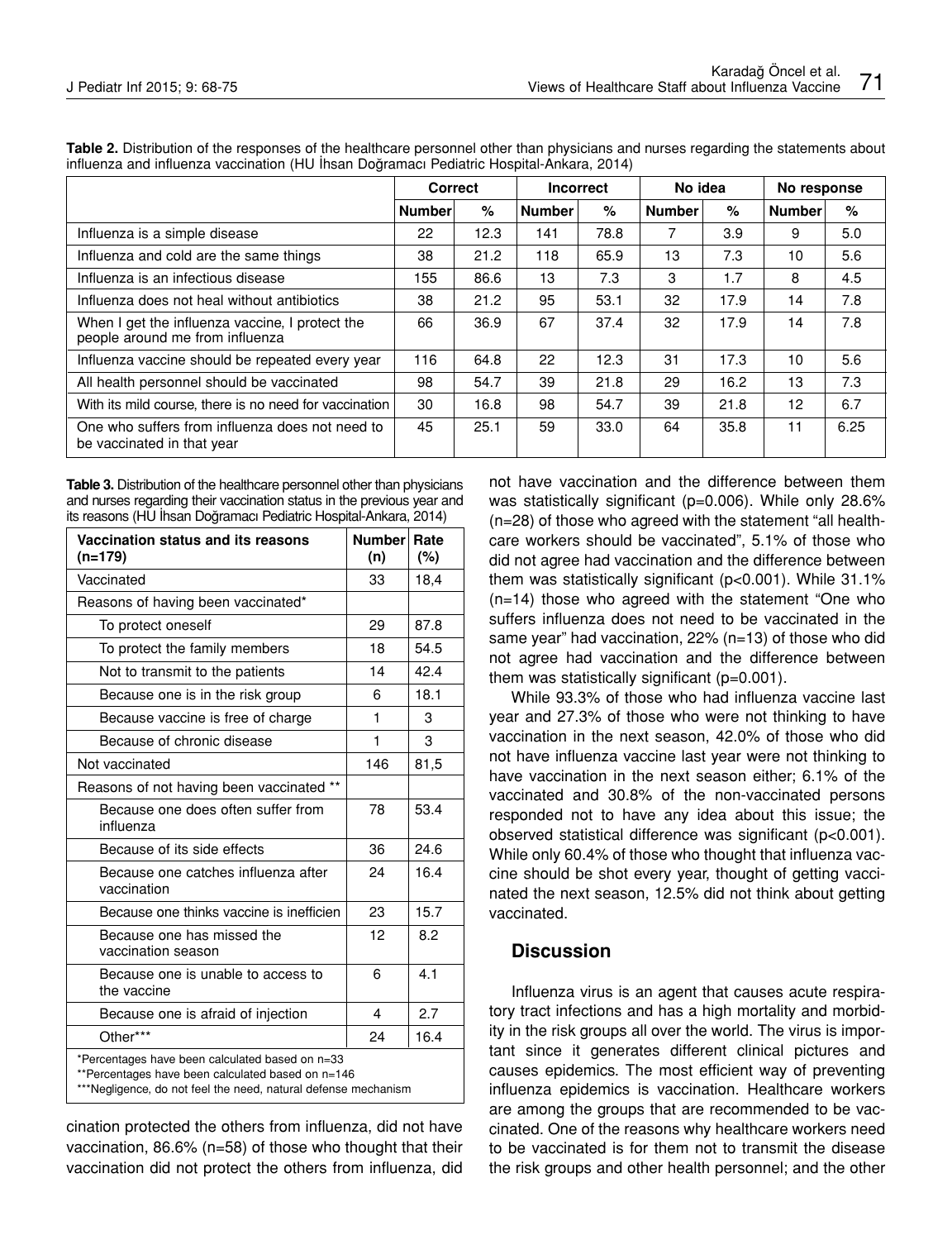|                                                                                                            | Agree         |        | <b>Disagree</b> |        | No idea       |        | No response   |       |
|------------------------------------------------------------------------------------------------------------|---------------|--------|-----------------|--------|---------------|--------|---------------|-------|
|                                                                                                            | <b>Number</b> | %      | <b>Number</b>   | %      | <b>Number</b> | %      | <b>Number</b> | %     |
| Healthcare workers should regularly get the<br>influenza vaccine administered every year.                  | 96            | (53.6) | 41              | (22.5) | 38            | (21.2) | 4             | (2.2) |
| Hospital personnel should be informed about the<br>importance of influenza and ways of protection from it. | 168           | (93.9) | 5               | (2.8)  | 3             | (1.7)  | 3             | (1.7) |
| Facilitation of vaccination will increase the number<br>of vaccinated personnel.                           | 134           | (74.9) | 24              | (13.4) | 17            | (9.5)  | 4             | (2.2) |
| am planning to get the seasonal influenza<br>vaccine administered in the next season.                      | 70            | (39.1) | 60              | (33.5) | 46            | (25.7) | 3             | (1.7) |
| *Row percentage                                                                                            |               |        |                 |        |               |        |               |       |

**Table 4.** Distribution of the healthcare personnel other than physicians and nurses regarding their opinions on the measures to enhance vaccination coverage (HU İhsan Doğramacı Pediatric Hospital-Ankara, 2014)

one is the workforce and economic loss in case of this group is contracting the disease (3). In Turkey as well as other countries, there are limited number of studies about the frequency of the healthcare works other than the physicians and nurses to get the seasonal influenza vaccines administered and the reasons why those who do not get the vaccine shot do not get it done. Most of the studies in the literature are those in which physicians and nurses are included and about the pandemic influenza A (H1N1) vaccine experience in 2009 (4-8). In this study, the existing level of knowledge and opinions of the health personnel other than physicians and nurses about seasonal influenza vaccine were evaluated. Within the framework of the study, a total of 179 healthcare workers working at the Pediatric Hospital of Hacettepe University were contacted.

The participants in the study were asked if they were knowledgeable about influenza vaccine, 81.6% reported to be knowledgeable about it. As the source of information, the participants stated that they benefited the most from the physicians (72.6%) they worked with together by radio-television (28.7%) and from health-related publications (25.3%). In a study in Diyarbakır on pandemic influenza A/H1N1vaccine involving 1691 healthcare workers, it was reported that healthcare workers were informed the most from the media (73.3%), the Ministry of Health (54.5%) and the internet (41.7%) (6). Power of the media as the source of influenza and influenza vaccine is considerable. In a study involving university students in Georgia, it was revealed that influenza vaccination increased 30% with the media-support (9). Therefore, the researchers are of the opinion that sharing appropriate and correct information about influenza and influenza vaccine with the public through all the media organs will help to enhance both the existing level of knowledge of the public in general and coverage of vaccination.

Participating healthcare personnel, 18.4%, reported not to have the seasonal influenza vaccine administered last year. In a study in Greece, 28.7% of the healthcare workers got the seasonal influenza vaccine shot in the 2009 season (10). In five studies done in Germany between 2000 and 2006, it was found that the frequency of the healthcare workers getting seasonal influenza vaccine shot varied between 7-26% (11-15). In a study done in Turkey involving physicians, 30.2% of the physicians reported to have the seasonal influenza vaccine previously. (16). According to a study done in Gazi University in 2007, 36.3% of the physicians and 36.7% of the nurses reported to have the seasonal vaccine administered previously (17). In another study done in Erzurum, 48.6% of the physicians and 5.9% of the nurses reported to have the seasonal vaccine administered (18). As a result of the concerns about the influenza vaccines in the 2009 season all over the world, it was found that in countries such as Germany, Greece and Turkey, the frequency of seasonal influenza vaccine administration was low, and despite all these concerns, in such countries as the USA, Holland and Canada, it was high. Most of the studies in the relevant literature in recent years have been on pandemic influenza A/H1N1 (4-8). In the study Gürbüz et al. carried out on pandemic influenza involving all the healthcare personnel of Dışkapı Yıldırım Beyazıt Training and Research Hospital, whereas they found vaccination coverage 27% among the personnel working at the administrative department and technical personnel described as "other healthcare personnel", it was found 17.6% among cleaning staff, security and reception personnel described as "company workers"(19). The findings of this study and our study are very similar, and the groups included in the study are quite similar as well. Vaccination rates of healthcare workers have very wide variety of ranges in different countries. In fact, this difference in range varies in relation to information campaigns about influenza and influenza vaccine and the vaccination policy at work in those countries.

In this study, when those who were not vaccinated the seasonal influenza vaccine were asked why they did not, more than half of them (53.4%) reported not to catch influ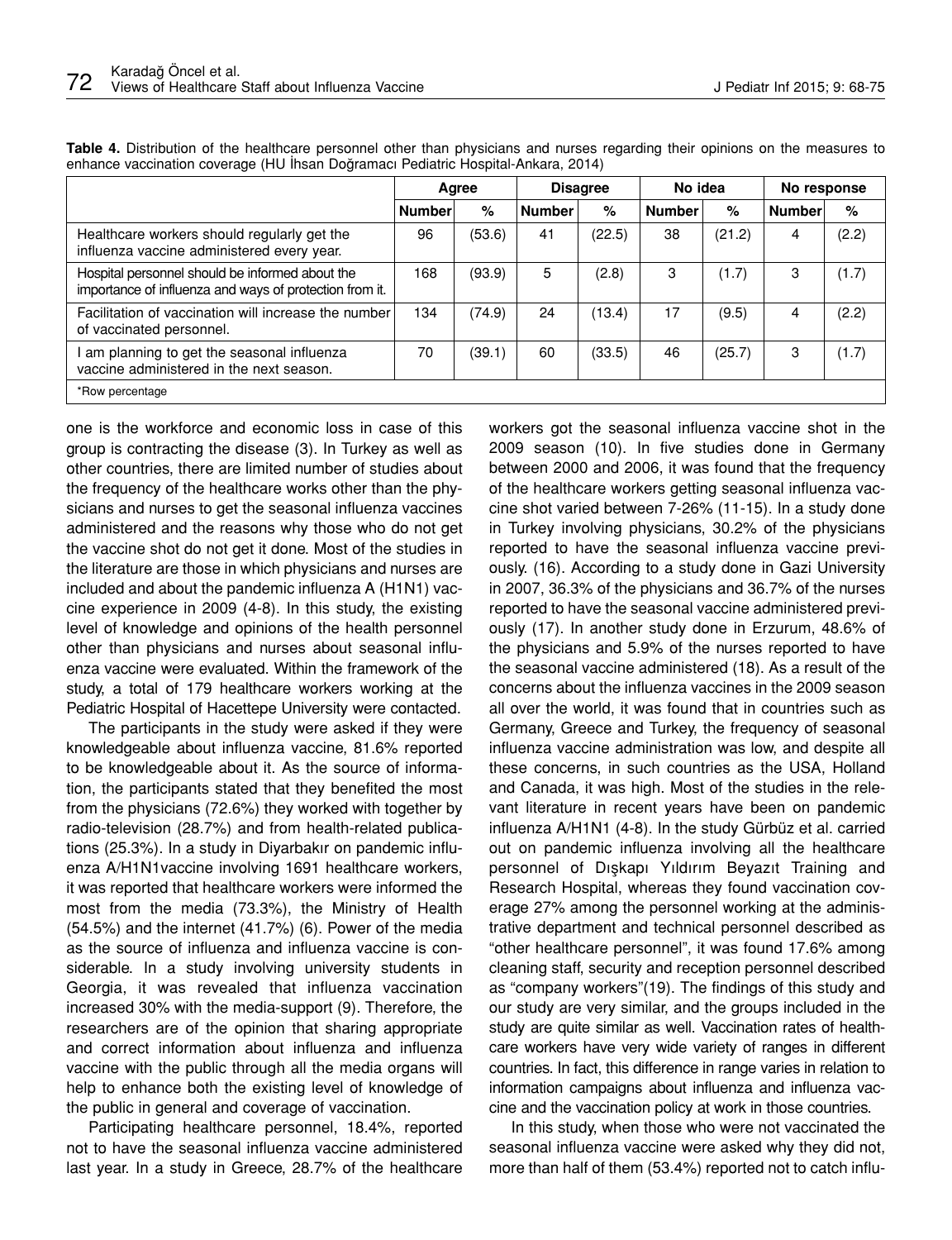**Table 5.** Distribution of some sociodemographic characteristics of the healthcare personnel other than physicians and nurses regarding their status of getting the influenza vaccine administered (HU İhsan Doğramacı Pediatric Hospital-Ankara, 2014)

|                                 | Getting the influenza vaccine |                             |            |
|---------------------------------|-------------------------------|-----------------------------|------------|
|                                 | No (n=146)<br>Number $(\%^*)$ | Yes $(n=33)$<br>Number (%*) | р<br>value |
| Age (year)                      |                               |                             | 0.285      |
| ≤29                             | 31 (77.5)                     | 9(22.5)                     |            |
| 30-34                           | 33 (91.7)                     | 3(8.3)                      |            |
| 35-39                           | 36 (83.7)                     | 7(16.3)                     |            |
| 40-44                           | 22 (75.9)                     | 7(24.1)                     |            |
| >45                             | 24 (77.4)                     | 7(22.6)                     |            |
| Gender                          |                               |                             | 0.053      |
| Male                            | 60 (75.0)                     | 20 (25.0)                   |            |
| Female                          | 86 (86.8)                     | 13(13.1)                    |            |
| Marital status                  |                               |                             | 0.227      |
| Married                         | 117 (81.8)                    | 26(18.2)                    |            |
| Single                          | 20 (90.9)                     | 2(9.1)                      |            |
| Other                           | 9(64.3)                       | 5(35.7)                     |            |
| Level of education              |                               |                             | 0.222      |
| Primary school                  | 10(71.4)                      | 4(28.5)                     |            |
| Secondary<br>/Elementary school | 19 (76.0)                     | 6(24.0)                     |            |
| High school                     | 54 (78.2)                     | 15 (21.7)                   |            |
| University/College              | 63 (88.7)                     | 8(11.2)                     |            |
| Duty at the Hospital            |                               |                             | 0.377      |
| Cleaning personnel              | 29 (74.3)                     | 10 (25.6)                   |            |
| Assistant health<br>personnel   | 40 (76.9)                     | 12(23.1)                    |            |
| Food personnel                  | 12 (85.7)                     | 2(14.2)                     |            |
| Medical secretary               | 41 (87.2)                     | 6(12.7)                     |            |
| Other                           | 24 (88.8)                     | 3(11.1)                     |            |
| Diagnosed disease history       |                               |                             | 0.476      |
| Present                         | 41 (80.3)                     | 10 (19.6)                   |            |
| Not present                     | 105 (82)                      | 23 (17.9)                   |            |
| Smoking history                 |                               |                             | 0.140      |
| Never smoked                    | 66 (84.6)                     | 12 (15.3)                   |            |
| Smoked before,<br>quit now      | 21 (65.6)                     | 11 (34.3)                   |            |
| Smoking occasionally            | 15(71.4)                      | 6(28.5)                     |            |
| Smoking regularly               | 44 (91.6)                     | 4(8.3)                      |            |
| *Row percentage                 |                               |                             |            |

enza often. 24.6% of the participants reported not have been vaccinated because of its side effects, 16.4% because they caught the illness after vaccination, 16.4% because of negligence and did not feel the need, and 15.7% because they found the vaccine ineffective. In a study carried out in five European countries, on the other hand, it was found that 40.4% of the participants did not need to have the vaccine shot (11). Some healthcare workers stated that they did not have the vaccine because of its side effects and because they were afraid of it (20- 22). In a study done at Gazi University, 28.7% of the physicians and 37.2% of the nurses reported not to have the vaccine shot because they found the vaccine ineffective (17). According to the Disease Control and Prevention Center, most of the non-vaccinated healthcare workers play a role in causing epidemics in health institutions (23); therefore, in order to increase the vaccination coverage of the healthcare workers, especially misinformation and misbeliefs about vaccine must be corrected.

The participants were asked who should be vaccinated; the following groups were reported to be the groups that need to be vaccinated: frequent influenza sufferers (61.5%), the elderly and children (60.3%), healthcare workers (58.7%), those with chronic disease (48.6%), and pregnant women (10.6%). In a study in Spain involving 1749 healthcare workers, it was reported that 50.9% of the chronically- ill people, 50.4% of the people aged 65 and over, and 57.1% of pregnant women needed to be vaccinated (24). In this study, although this vaccine could be safely administered to healthy pregnant women, it was found that implementation coverage of the vaccine by the healthcare personnel was very low. Another striking result is that while more than half of the participants stated that healthcare workers needed to be vaccinated, only 18.4% of them got the influenza vaccine administered.

It was stated that in many countries, in order to increase the coverage of getting the influenza vaccine done among the healthcare workers, it would be appropriate to take some measures; even the personnel working in the units that can cause epidemics and those with chronic diseases needed to be vaccinated (3). The healthcare workers in such states as Washington DC and New York in the United States of America are mandatorily administered the seasonal influenza vaccine, many states provide the influenza vaccine to their staff for free (25). In a study reported in Greece, it was emphasized the vaccination coverage would be enhanced if the mobile vaccination teams set up, the vaccine be free of charge and access to the vaccine made easier (26). Therefore, in order to increase the level of influenza vaccination among the healthcare workers at the hospital where the research is carried out, it is thought that organizing meetings to inform before and during the influenza season, setting up mobile teams to apply the vaccines and facilitating the access to the vaccine.

In order to protect both hospital personnel and the patients with who they share the same physical environment, it is clearly important to note that they need to be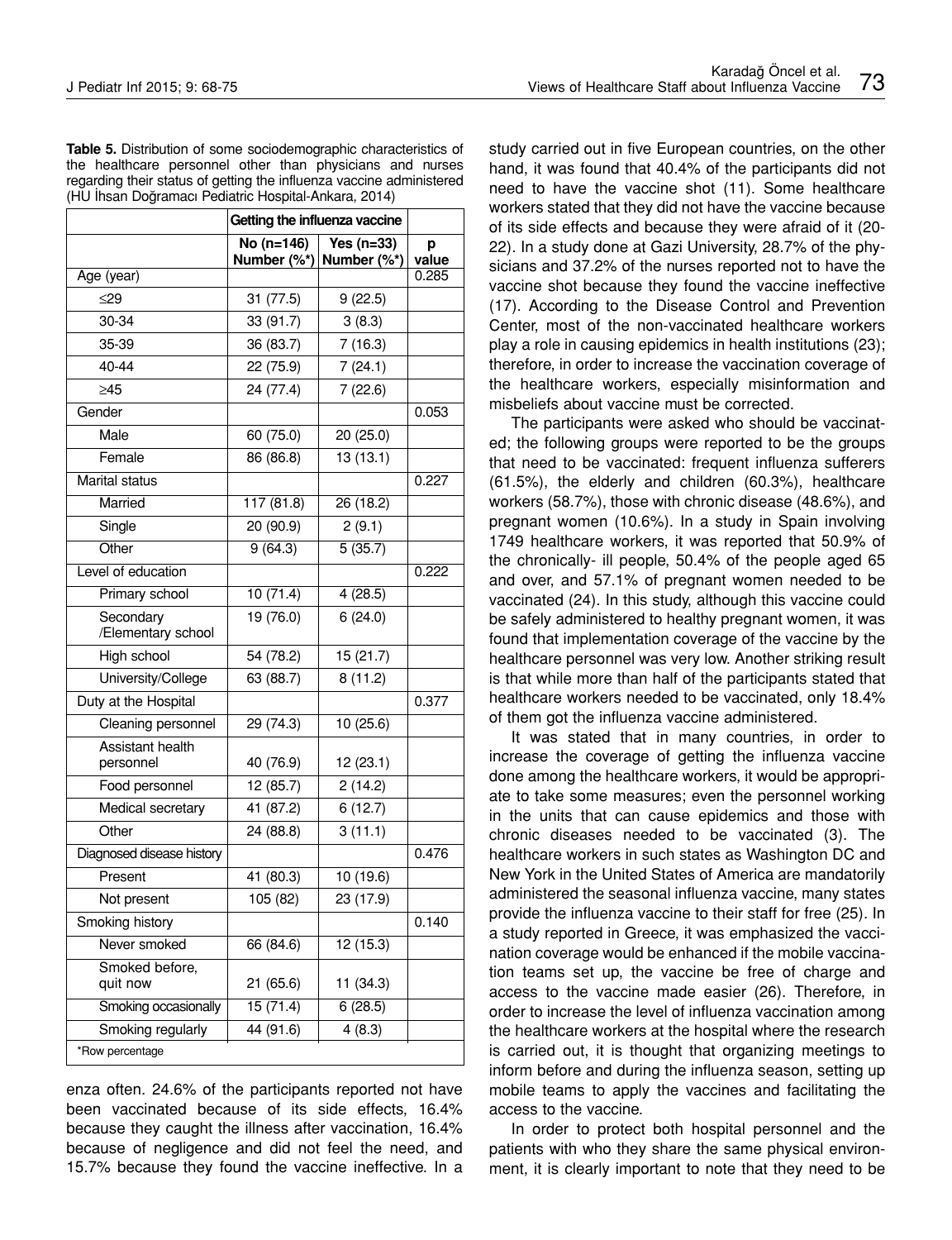vaccinated. Given the reasons of vaccination revealed in this study as well as other studies, it should be emphasized and the healthcare workers need to be informed through training and promotion campaigns that influenza can be a fatal disease in certain situations, the necessity and efficiency of influenza vaccine, the low level of its side effects. At the same time, by tapping in the suggestions of the hospital personnel, new strategies can be developed to transmit the relevant information about the subject. Thus, it will be possible to increase the low level of vaccination rates.

**Ethics Committee Approval:** Ethics committee approval was received for this study from Hacettepe University Noninvasive Clinical Researches Ethical Committee (25.06.2014 - GO14273).

**Informed Consent:** Informed consent has been taken from all participants.

**Peer-review:** Externally peer-reviewed.

**Author Contributions:** Concept - E.K.O., B.G.D.; Design - E.K.O., B.G.D.; Supervision - A.B.C., B.G.D.; Funding - E.K.O.; Materials - E.K.O.; Data Collection and/or Processing - E.K.O., A.B., B.G.D.; Analysis and/or Interpretation - E.K.O., A.B.C., B.G.D.; Literature Review - E.K.O., A.B.C., B.G.D.; Writer - E.K.O., B.G.D.; Critical Review - A.K., M.C., B.G.D.; Other - A.K., M.C.

**Acknowledgements:** We would like to thank to our hospital's administration and personnel for the support that they have given to us.

**Conflict of Interest:** No conflict of interest was declared by the authors.

**Financial Disclosure:** The authors declared that this study has received no financial support.

## **References**

- 1. Punpanich W, Chotpitayasunondh T. A review on the clinical spectrum and natural history of human influenza. Int J Infect Dis 2012; 16: 714-23. **[\[CrossRef\]](http://dx.doi.org/10.1016/j.ijid.2012.05.1025)**
- 2. Fiore AE, Shay DK, Broder K, et al. Prevention and control of influenza: recommendations of the Advisory Committee on Immunization Practices (ACIP), 2008. MMWR Recomm Rep 2008; 57: 1-60.
- 3. Maltezou HC, Poland GA. Vaccination policies for healthcare workers in Europe. Vaccine 2014; 32: 4876-80. **[\[CrossRef](http://dx.doi.org/10.1016/j.vaccine.2013.10.046)]**
- 4. Savas E, Tanriverdi D. Knowledge, attitudes and anxiety towards influenza A/H1N1 vaccination of healthcare workers in Turkey. BMC Infect Dis 2010; 10: 281. **[\[CrossRef](http://dx.doi.org/10.1186/1471-2334-10-281)]**
- 5. Arda B, Durusoy R, Yamazhan T, et al. Did the pandemic have an impact on influenza vaccination attitude? A survey among health care workers. BMC Infect Dis 2011; 11: 87. **[[CrossRef](http://dx.doi.org/10.1186/1471-2334-11-87)]**
- 6. Sevencan F, Ertem M, Özçullu N, Dorman V, Kubat NK. The evaluation of the opinions and attitudes of healthcare person-

nel of the province Diyarbakir against influenza A (H1N1) and the vaccination. Hum Vaccin 2011; 7: 945-51. **[\[CrossRef](http://dx.doi.org/10.4161/hv.7.9.16368)]**

- 7. Cihan FG, Durmaz FG, Odabas D, Baydemir C, Fatma K. Attitudes toward and factors affecting influenza vaccination among physicians and nurses of a tertiary-care hospital in the Central Anatolia region of Turkey. Postgrad Med 2012; 124: 117-23. **[\[CrossRef](http://dx.doi.org/10.3810/pgm.2012.11.2602)]**
- 8. Özkaya Parlakay A, Abdulmumin AH, Kara A, et al. 2009 Pandemik İnfluenza Salgını Öncesinde Sağlık Personelinin Pandemik Grip Aşısı ile İlgili Görüşleri. J Pediatr Inf 2012; 6: 37-9.
- 9. Shropshire AM, Brent-Hotchkiss R, Andrews UK. Mass media campaign impacts influenza vaccine obtainment of university students. J Am Coll Health 2013; 61: 435-43. **[\[CrossRef\]](http://dx.doi.org/10.1080/07448481.2013.830619)**
- 10. Rachiotis G, Mouchtouri VA, Kremastinou J, Gourgoulianis K, Hadjichristodoulou C. Low acceptance vaccination against the 2009 pandemic influenza A (H1N1) among healthcare workers in Greece, Euro Surveill 2010; 15: 19486.
- 11. Szucs TD, Müller D. Influenza vaccination coverage rates in five european countries-a population-based cross-sectional analysis of two consecutive influenza seasons. Vaccine 2005; 23: 5055-63. **[\[CrossRef\]](http://dx.doi.org/10.1016/j.vaccine.2005.06.005)**
- 12. Holm MV, Blank PR, Szucs TD. Trends in influenza vaccination coverage rates in Germany over five seasons from 2001 to 2006. BMC Infectious Diseases 2007; 7: 144. **[\[CrossRef\]](http://dx.doi.org/10.1186/1471-2334-7-144)**
- 13. Rehmet S, Ammon A, Pfaff G, Bocter N, Petersen LR. Cross-sectional study on influenza vaccination, Germany, 1999-2000. Emerg Infect Dis 2002; 8: 1442-7. **[\[CrossRef\]](http://dx.doi.org/10.3201/eid0812.010497)**
- 14. Leitmeyer K, Buchholz U, Kramer M, et al. Influenza vaccination in German health care workers: effects and findings after two rounds of a nationwide awareness campaign. Vaccine 2006; 24: 7003-8. **[\[CrossRef\]](http://dx.doi.org/10.1016/j.vaccine.2006.04.040)**
- 15. Hallauer JF, Neuschaefer-Rube N. Influenza vaccination of hospital staff in Germany: a five-year survey on vaccination coverage and policies: identified deficits in influenza immunisation campaigns for hospital employees. Soz Praventivmed 2005; 50: 38-44. **[\[CrossRef\]](http://dx.doi.org/10.1007/s00038-004-3103-1)**
- 16. Dönmez L, Polat H, Yalçın AN, Öncel S, Turhan Ö. Bir Üniversite Hastanesinde Çalışan Hekimlerin Influenza Aşısı Olma Oranları ve Aşı Hakkındaki Bilgi ve Tutumları. Türkiye Klinikleri J Med Sci 2010; 30: 48-53. **[\[CrossRef\]](http://dx.doi.org/10.5336/medsci.2008-8117)**
- 17. İlhan MN, Aksakal FN, Şenlik ZB, et al. Bir üniversite hastanesinde görev yapan araştırma görevlisi doktor intern doktor ve hemşirelerin influenza aşısı olma durumları. 11. Ulusal Halk Sağlığı Kongresi, Muş; Ekim 2007 (poster): 432.
- 18. Ulusoy E, Arıkan D. Çocuk ünitesinde çalışan sağlık bakım personelinin grip aşısı oranları. Turkiye Klinikleri J Nurs Sci 2010; 2: 11-5.
- 19. Gürbüz Y, Tütüncü EE, Şencan İ, et al. İnfluenza A (H1N1) 2009 pandemisinde hastane çalışanlarının grip aşısına yaklaşımlarının araştırılması. Pam Tıp Derg 2013; 6: 12-7.
- 20. Canning HS, Philips J, Allsup SMD. Health care worker beliefs abaut influenza vaccine and reasons for non-vaccinationa cross-sectional survey. Journal of Clinical Nursing 2005; 14: 922-5. **[\[CrossRef](http://dx.doi.org/10.1111/j.1365-2702.2005.01190.x)]**
- 21. Wodi AP, Samy S. Influenza vaccine, immunization rates, knowledge and attitudes of resident physicians in an urban